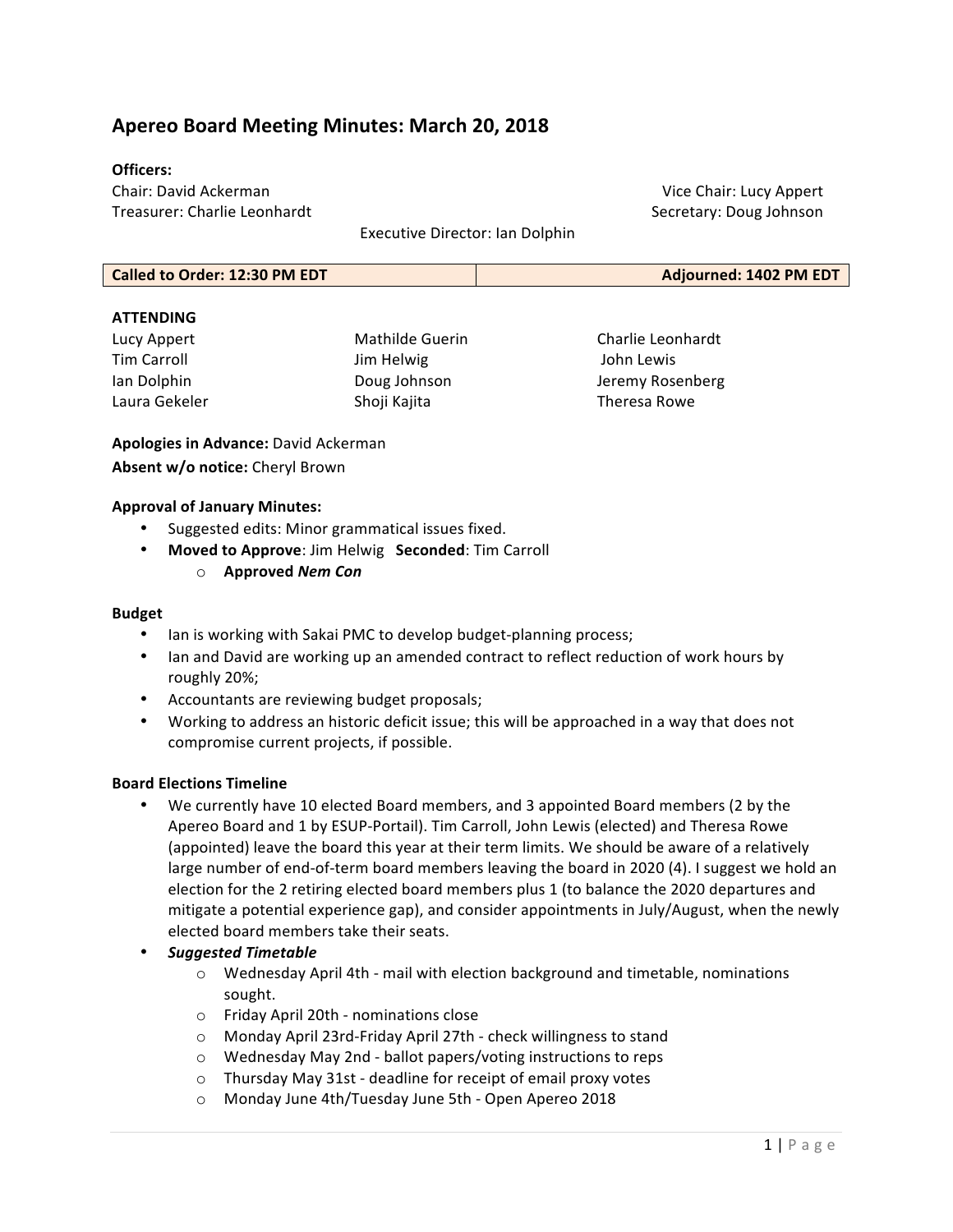### *Approved by the Board Nem con.*

#### **ELI Report and Proposal**

- ELI A number of individuals from Apereo member institutions attended the EDUCAUSE Learning Initiative Conference in New Orleans. A successful panel on the NGDLE attracted around +/- 170 participants Session details at - https://events.educause.edu/eli/annualmeeting/2018/agenda/presentation-pair-next-gen-digital-learning-environments
- The panel was scheduled against a high profile announcement by Michael Feldstein. Ian takes this as confirmation that the audience is interested in practical stories demonstrating institutional perspectives on the NGDLE. ELI appears to be an effective venue for showcasing Apereo activity.
- Ian suggests the Board consider planning for 2019 now, and carry this planning into Open *Apereo in Montreal.*

#### LAK Hackathon and Related Intellectual Property Issues

- The LAK Hackathon sponsored (at no financial cost) by SoLAR, Jisc and Apereo took place in Sydney immediately before LAK 2018 (5th/6th March). Apereo attendees being Alan Berg (U v Amsterdam), Anne-Marie Scott (U Edinburgh) and Ian Dolphin.
	- $\circ$  The event was a significant success, with +/- 30 attendees and a variety of useful outputs, particularly around consent management.
	- $\circ$  This complemented the propposal, currently being worked up for potential funding by the Jisc.
	- $\circ$  The hackathon outputs were not simply code one group worked on an outline algorithmic literacy curriculum, filling a gap in the more general data literacy agenda being addressed around rearch. This may form the basis of the "educational materials" element of the consent platform proposal.
	- $\circ$  If Board members are interested in taking this further (or know someone in the community who may be) please let me know.
- All artefacts produced by the Hackathon are available under an Apache 2 license
	- $\circ$  Ian raised the issue of legal stewardship of IP and a contributor agreement regime at the event. This is being discussed with the SoLAR leadership.
	- $\circ$  Apereo may be a logical place to manage this IP. The board should be aware that this does not fall easily into the category of "incubation", and carries with it an overhead, but includes potential closer liaison with SoLAR - which we have identified as desirable.

### **Strategic Planning Timetable and Actions**

- The drafting group have agreed that, given the reduction in central resource, the strategic planning process should
	- $\circ$  Produce a plan to be realised across a two-year timeframe
	- $\circ$  Synchronise with Open Apereo and the Apereo AGM ie, complete and circulate the plan as a draft in advance of the conference, and discuss at the AGM. The draft should be agreed at the April Board call to allow adequate circulation.

#### **Australia - Opportunities**

- Equalla is proceeding through incubation at a good pace.
- Possibility of bringing On Task into Apereo.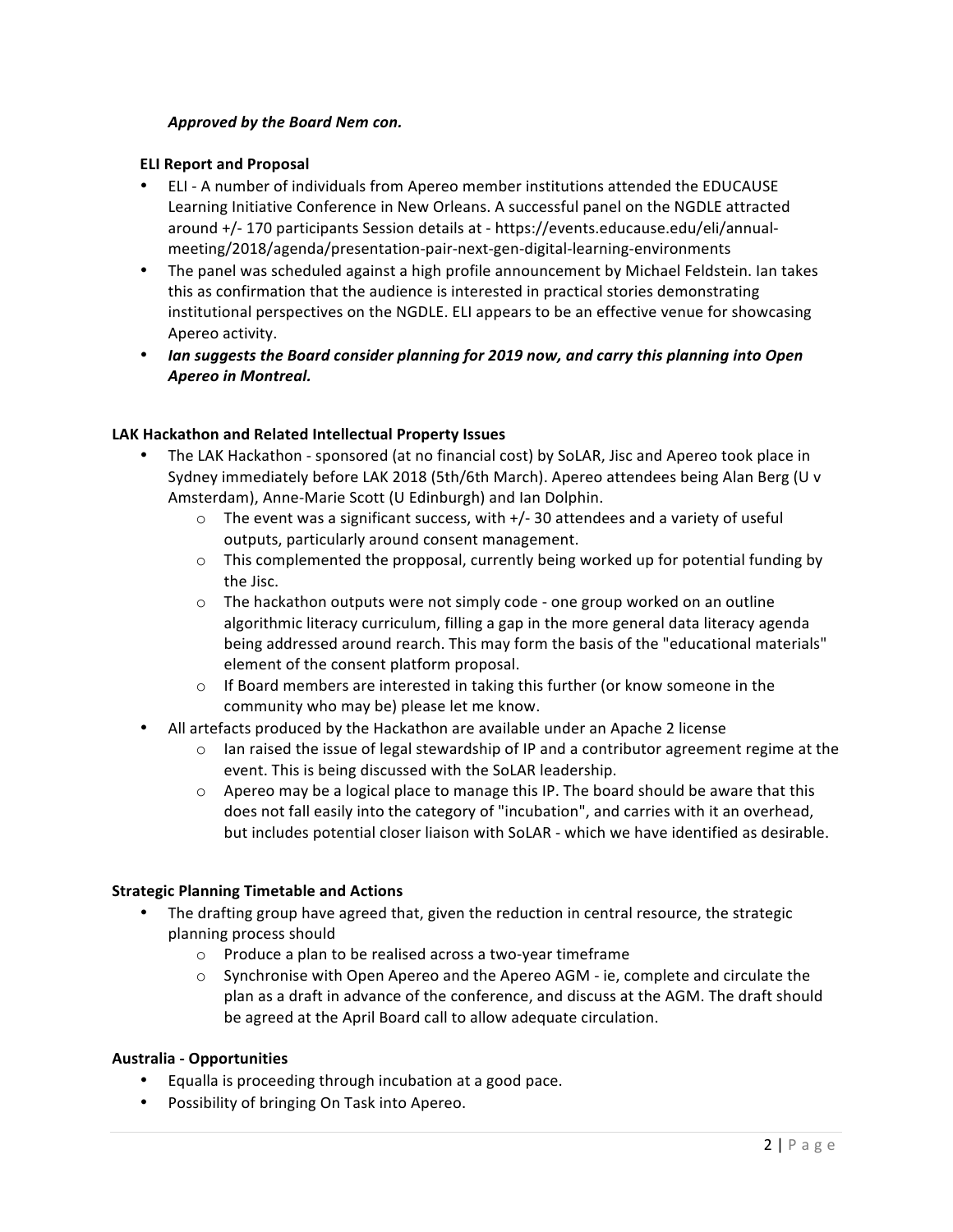- This would give Apereo a significant visibility in Australia that may offer opportunities to expand membership and overall influence.
- This may require additional flexibility around membership; perhaps reflecting specific adopted products/services rather than the current model largely based on adoption of a comprehensive LMS.
- Board Members should spend some time thinking about this and how opportunities might be incorporated into a strategic vision.

### **Policy Review - Closure Proposal**

- Doug recommended that Board members read through the Policies Proposals document in the OAE Board site and note any comments/suggestions or send those to him.
- Once Board members have had time to review and comment, the Board will vote upon those policies - perhaps at the April meeting -- and published as currently drafted or with edits as suggested.

**Motion to Adjourn:** Jim Helwig **Second:** Theresa Rowe **Approved** *Nem con***. Adjournment:** 11:52 (EDST)

## **Executive Director's Written Report**

*Items presented to the Board but not discussed in the Board meeting* 

### **3 Event Reports**

a. **ELI** - A number of individuals from Apereo member institutions attended the EDUCAUSE Learning Initiative Conference in New Orleans. A successful panel on the NGDLE attracted around 160-70 participants Session details at https://events.educause.edu/eli/annual-meeting/2018/agenda/presentation-pair-next-gendigital-learning-environments

The panel was scheduled against a high profile announcement by Michael Feldstein - which attracted fewer participants. I take this as confirmation that the audience is interested in practical stories demonstrating institutional perspectives on the NGDLE. ELI appears to be an effective venue for showcasing Apereo activity. *I* suggest the Board consider planning for 2019 now, and carry this planning into Open Apereo in Montreal.

b. **Opencast Vienna** - The Opencast annual meeting took place in Vienna 14th-16th February. It attracted several new participating institutions and around 80 attendees. Learning analytics was a notable topic threaded through the discussion. Several initiatives are underway to adapt Opencast players to emit LA data streams. This is significant, as it represents a small strand of activity which expands LA activity from the analysis of log files and student records (described recently by a member of staff of the UK OU as "digital detritus") to analysis of designed event triggers - potentially incorporating learning analytics and learning design.